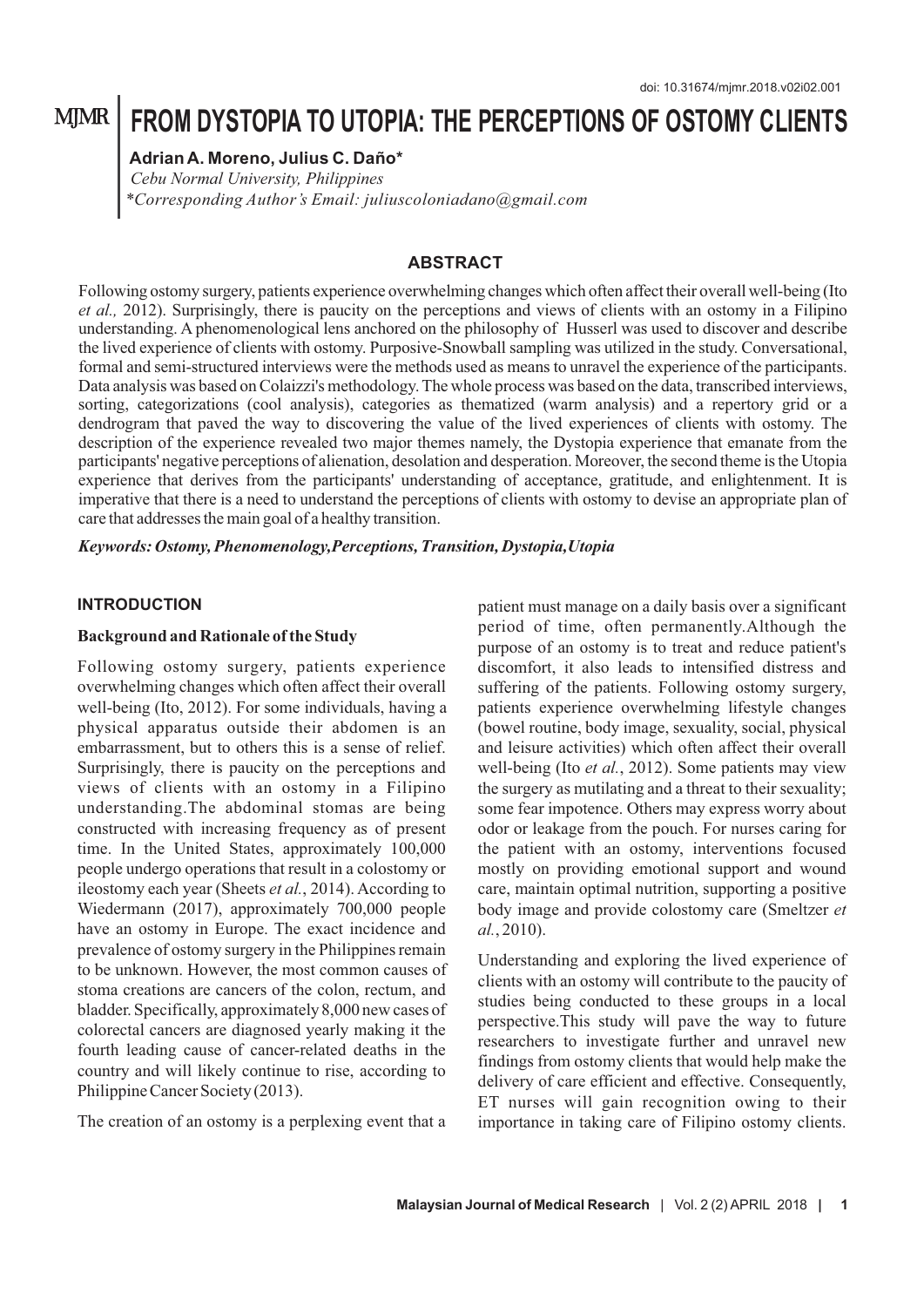This would lead to the adoption of ostomy nursing guidelines from other countries and would then be integrated to the nursing practice.

The stoma itself and its care management are one of the challenges for these clients. Hence, it requires an indepth understanding of healthcare professionals, more specifically to the nurse in order to be better prepared with the competencies required to effectively handle these clients. To understand the phenomena of the life of ostomy clients, the proponent of this study aims to investigate the lived experiences of clients having an ostomy. The result of the study will be used in generating a model of nursing care that may prove to be effective in handling ostomy clients.

### **Objective**

The study aims to explore the lived experience of patients with an ostomy.

### **RESEARCH METHODOLOGY**

### **Research Design**

The study was grounded on the qualitative inquiry. Specifically, a phenomenological approach was utilized since the study aims to gain a deeper and profound exploration of the meaning of the lived experiences of patients with an ostomy. Phenomenology is a qualitative research methodology rooted in philosophy and psychology (Polit & Beck, 2008). This approach allows informants, through in-depth interviews, to open their own meaning of experience. The methodology was used to establish a description of how an individual lived an experience on a deeper level of understanding (Simon, Maekawa & Smith, 2011).

### **Research Locale**

The study was conducted in the Province of Cebu, Philippines.

### **Research Participants**

A purposive snowball sampling was employed to gather participants for the study. Purposive sampling is a sampling technique in which the researcher relies on his or her own judgment when choosing members of the population to participate in the study. Snowball sampling is defined as the referral of a subject of people who have similar traits (Polit & Beck, 2008). The selection of the participants followed the inclusion criteria which includes the following: a male or a female, 18 years old and above, who has undergone an ostomy surgery, who is able to speak English, Filipino or Cebuano and who is willing to consent to the interview. However, exclusion criteria were also considered in the study particularly with mental incapacities and problems of communication.

### **Research Instrument**

The study utilized three interviewing processes namely: formal, conversational and semi-structured interviews. The formal interview facilitated as the main source of data collection to help participants reveal their lived experiences. The semi-structured interviews were used to develop friendly rapport between the researcher and the participants that promoted evasion of strange feelings of hesitation, fast it created a healthy atmosphere. Through an interview, the subjects can easily express their inner thoughts of their real-life experiences (McQuerrey,2017). The interview procedure utilized a close or open-ended question in finding the individual's variation of his or her lived experiences. Questions were directed towards participants' experiences, feelings, perceptions, and convictions geared towards achieving the purpose of the research study.

### **Data-Gathering Procedure**

In the actual data gathering, the researcher directed questions that would describe the lived experience and perceptions of clients with an ostomy. The data gathering was satisfied when the researcher determined data saturation. Data saturation in qualitative research means that the researcher finds that no new descriptive codes, categories or themes are emerging from the analysis of data (Rebar, 2011). According to Fusch and Ness (2015) when no new themes emerge, it goes handin-hand with no new data and no new coding. If one has reached the point of no new data, one has also most likely grasped the point of no new themes; therefore, one has touched data saturation.

The language in the interview used was a bilingual language using English and the local dialect Cebuano as per participants' choice. To ensure and preserve sensitivity of the topic, audit trailing and field notes were fully utilized. Audit trailing guided the researcher to keep track with the essential chronological features that has happened during the study. Field journals were produced to keep note with the important meaningful cues such as facial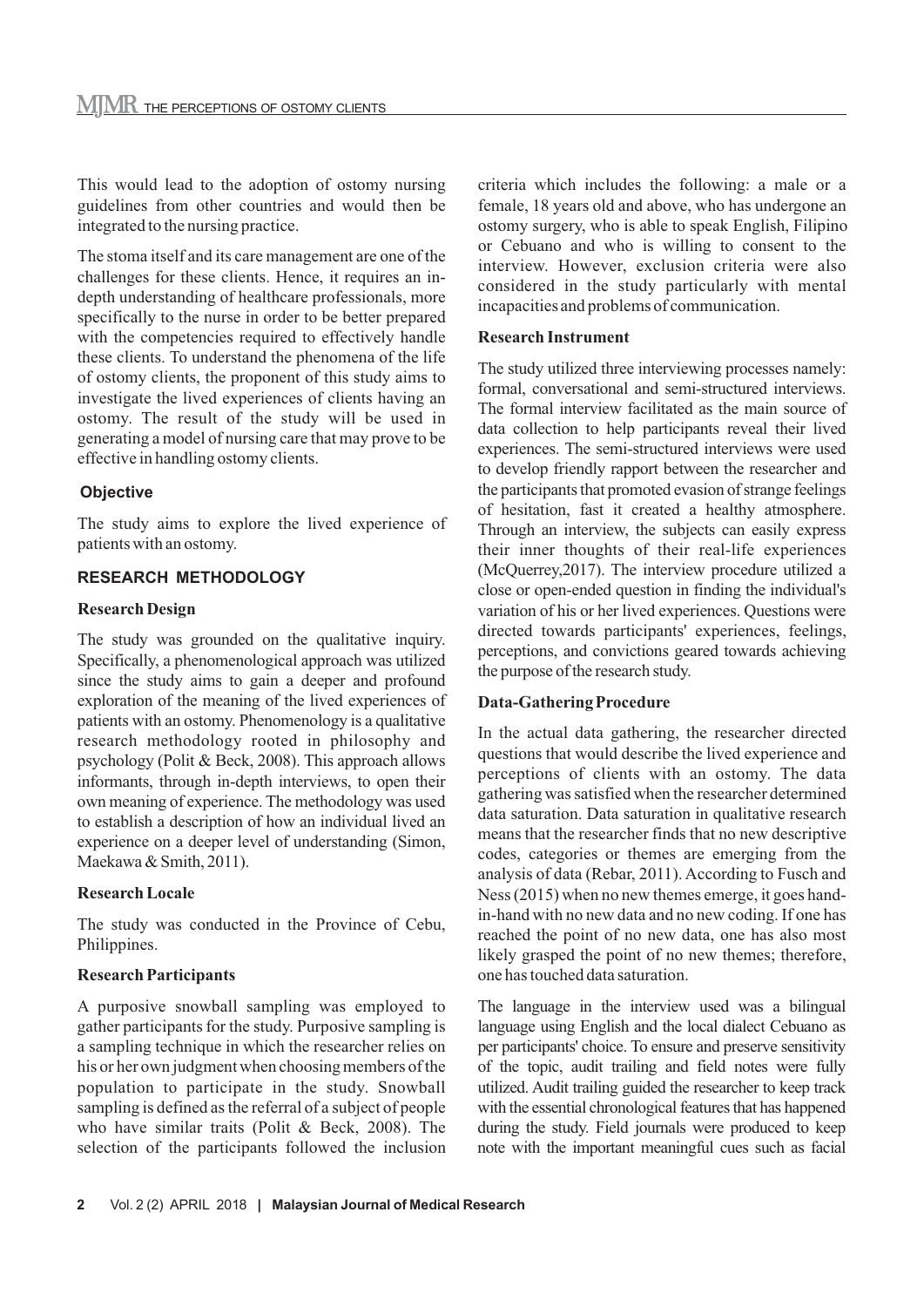expressions and gestures.

#### **Ethical Consideration**

The study was guided by the use of well-established ethical principles. The researcher provided informed consent where the participants were oriented about the topic of the study on its significance, and objectives. The freedom to not participate and withdraw at any time from the study by the participants were well respected by the researcher. To further enhance confidentiality, the researcher also informed the participants that code names were used to protect their true identities. By performing this, harm in any form was avoided.

### **Mode of Analysis**

In analyzing the data, the transcribed interviews were sort out, categorizations were made (cool analysis) and thematized (warm analysis) in a repertory grid or dendrograms that will pave the way to discovering the value of the lived experiences of clients with an ostomy. The researcher followed the steps of analysis as proposed by Colaizzi in1978 (Speziale & Carpenter, 2007). First step: Repetitive reading analysis; in order to grasp the whole idea or opinions of the interviewees. In this step, the researcher sensed the "feeling" for the materials. The focus was to single out relevant psychological phenomena without the purpose of testing the validity of any particular hypothesis. The second step: Extraction of highlighted responses (Lebenswelt) from each participant.The researcher distinguished 'small units' called the meaning units. No revisions on grammatical errors may be found. Third step: Decoding key responses (by participant number under each interview question. Keywords and phrases within each response were highlighted. The researcher then transformed each meaning unit from the language of the interviewees (emic) to the language of the researcher (etic). Step four: Formulation of categorical themes.The researcher sought to describe 'how' (noeses) the phenomenon express as itself and 'what' (noema) the phenomenon is. Step five: identifying the 'emergent themes' underpinning the relevance to the target study. Each theme was labeled as succinctly and accurately as possible to maintain interviewees' ideas while showing their participation in the common idea. The researcher then presented the findings to the participants thus far as a final validating step.These techniques served as feedbacks to ensure trustworthiness of the captured findings. (McWilliam *et al.,* 2009).

#### **Rigor of the Study**

To establish rigor in the study, the researcher made use of reflexive journaling and careful documentation trail was observed. The use of a reflexive journal also improved the researchers' credibility in the study through efforts to be selfreflexive and to taking into his prejudices and perspectives into account (Polit & Beck, 2008). To fortify the credibility of the study, the researcher performed a member check wherein he provided feedback to study participants about the emerging interpretations and obtain participants' reactions.Member checking was carried formally after data have been fully analyzed.

### **RESULTS**

This phenomenological study describes the individual and collective experiences of a selected group of clients with an ostomy (2 males and 3 females).Interestingly, the perceptions of clients with ostomy revealed fascinating occurrences which are categorized into two themes. The first theme is the Dystopia experience that emanates from the participants' internal and external environment of alienation, desolation, and desperation.Moreover, the second theme is the Utopia experience derived from the participants'understanding of acceptance, gratitude, and enlightenment.

### **Dystopia Experience**

The dystopia experience operates in the context of individuals undergoing major changes in their lives. These major changes include those individuals who are ill and undergoing surgical operations. Dystopia is a state in which everything is unpleasant, and people are unhappy.The clients with ostomy experienced the feeling of unpleasantness after undergoing ostomy. They perceived themselves liken to that of a voyager who is faced with adversities along the course that may hinder them from achieving new lands. It is a transition in their lives that they experience from being normal to abnormal.

### **Sub-theme 1: Alienation**

After the ostomy surgery, they felt they were alienated from their perceived reality. Alienation is a state of depersonalization or loss of identity in which the self seems unreal. For the participants, they thought of themselves as having an altered sense of self and physical being. They said: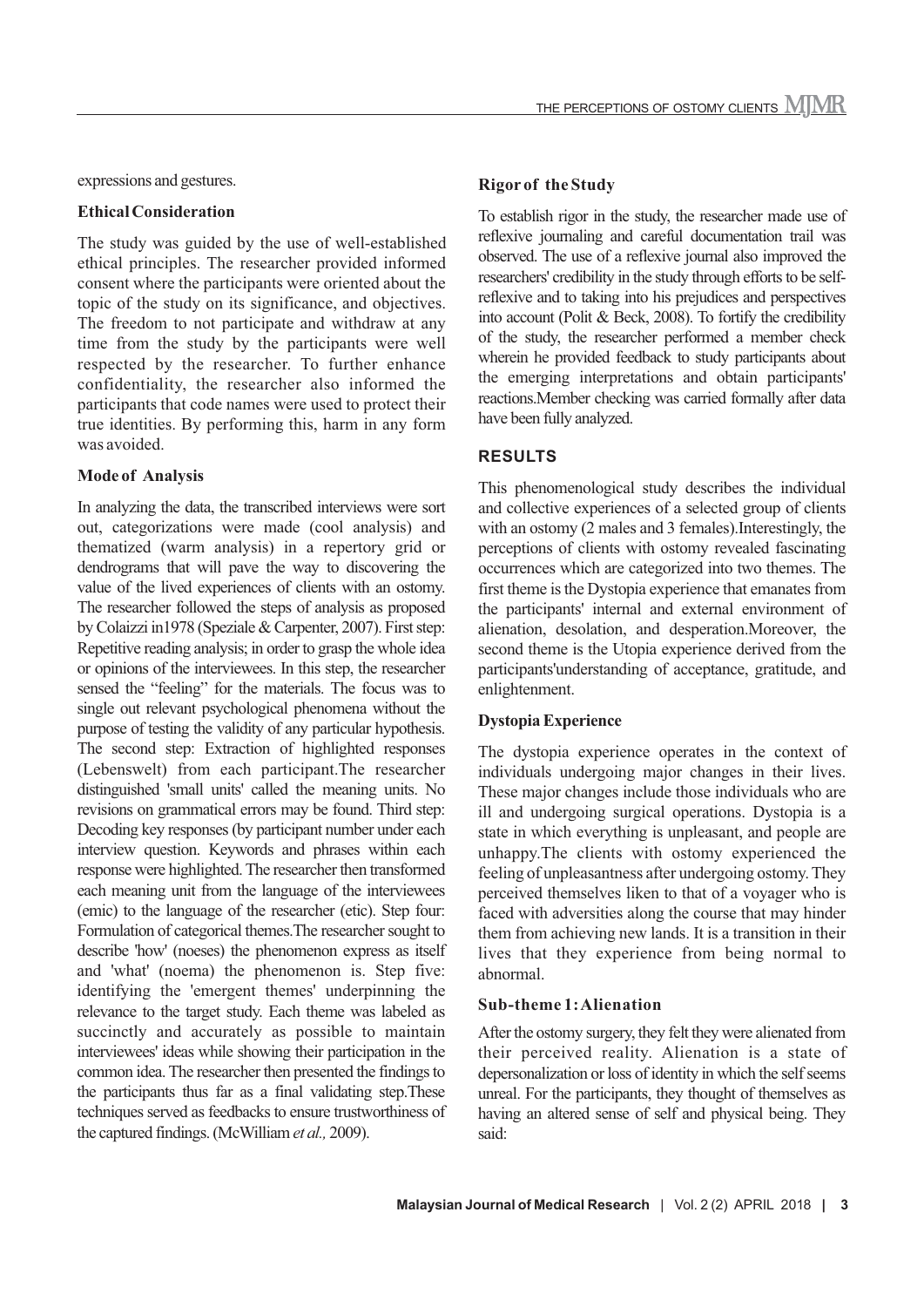*P1"It is different because I feel when I wear it it's different.You have an abnormality.I didn't imagine myself to be like this. That's all. Abnormal. (crying) Just it's ugly having this. Different from a normal person."*

*P2 "Sometimes I would be away already from…I was thinking to myself that I was away from everybody." "Especially if I'll go on a trip or parties. I really have to think about that. I won't attend parties anymore because after two hours of eating you feel that the bag is already full.* 

### **Sub-theme 2: Desolation**

As the time and days passed by, desolation was experienced by the participants. They felt absolutely physically and emotionally destructed. They had difficulties and discomfort in their normal ways of living and thought of as being drowned by annoyance and displeasure. They verbalized this as:

*P4 "It's really unpleasant. It's not easy. It's hard being like this." "I can't turn properly. If on this side, I can't because it might leak. There might be leakage." I want this gone. Hehe (teary eyed). Have it operated again because it is really bothersome?"*

*P5 "Tiring, it stings and painful. I got discouraged. It really stings and there are no more fun activities to do. I can't drink anymore, I did not go to the cockfight arena anymore, I can't spend."*

### **Sub-theme 3: Desperation**

The discomfort and difficulties of clients with ostomy purged the thought of desperation. Desperation is defined as loss of hope and surrendering to despair. Participants experienced a strong feeling of sadness, fear, and loss of hope. They lost self-control and courage to live. Three participants said:

*P1"I feel like I'm useless (cries). Of course, It is not anymore. You need to call other people. You have to call them." "It is so hard, if this will be here forever, nothing, I*  will be alone. It will be lucky if someone will help. It's not *easy.*"

*P2 "When I knew about my sickness, I was already calling my parents. My dead parents, my sisters saying take me! Take me! (teary eyed)*

*P5 "All is lost, I got discouraged on myself. Can you believe lifetime pain and it stings. I was not able to adjust* 

### *during that time."*

### **Utopia Experience**

The utopia experience elucidates from the optimistic experiences of clients with an ostomy. Utopia is defined as any ideal state free of poverty and suffering (Utopia, n.d.). Participants realized that life with an ostomy is not the end for them. They recognized that having an ostomy should not be a hindrance to go on with life. It is a new beginning of recognition receded by hope and faith.

### **Sub theme 1: Acceptance**

Accepting the critical event of having an ostomy was an overwhelming choice for the participants. They had to go through difficulties and destitutions providing them a transition to the new reality. In human psychology, acceptance is a person's assent to the reality of a situation, recognizing a condition which is often negative or uncomfortable without attempting to change it or protest against it (Fish, 2014). This was exhibited by the participants as they shared:

*P1 "Just accept it because you don't have a choice. If there was a choice, I really won't. I don't have a choice;* 

*P3 "Yes, that I just have accepted this "like" now, this one, that this happened to me."*

*P4 "In my age, (laughs) I think I won't expect that I will be given installments. For me I will be given. I believe in second life."*

*P5 "I was able to adjust now no matter how painful it is. I'll fight no matter the pain. I will eat no matter what, although it will be stingy when the waste comes out, no matter just so.*

## **Sub theme 2: Gratefulness**

Gratefulness is defined as an acknowledgement of having received something good from another (Gratefulness, n.d.). As participants sail through new horizons after sinking from their perceptions of desolation and despair, they are grateful and reminded of the value of family and their strength. It is known that Filipino culture places the highest value on family.One of the most treasured values held by Filipinos involves maintaining a close tie to the family. Every day spent living with an ostomy is a challenge and the family is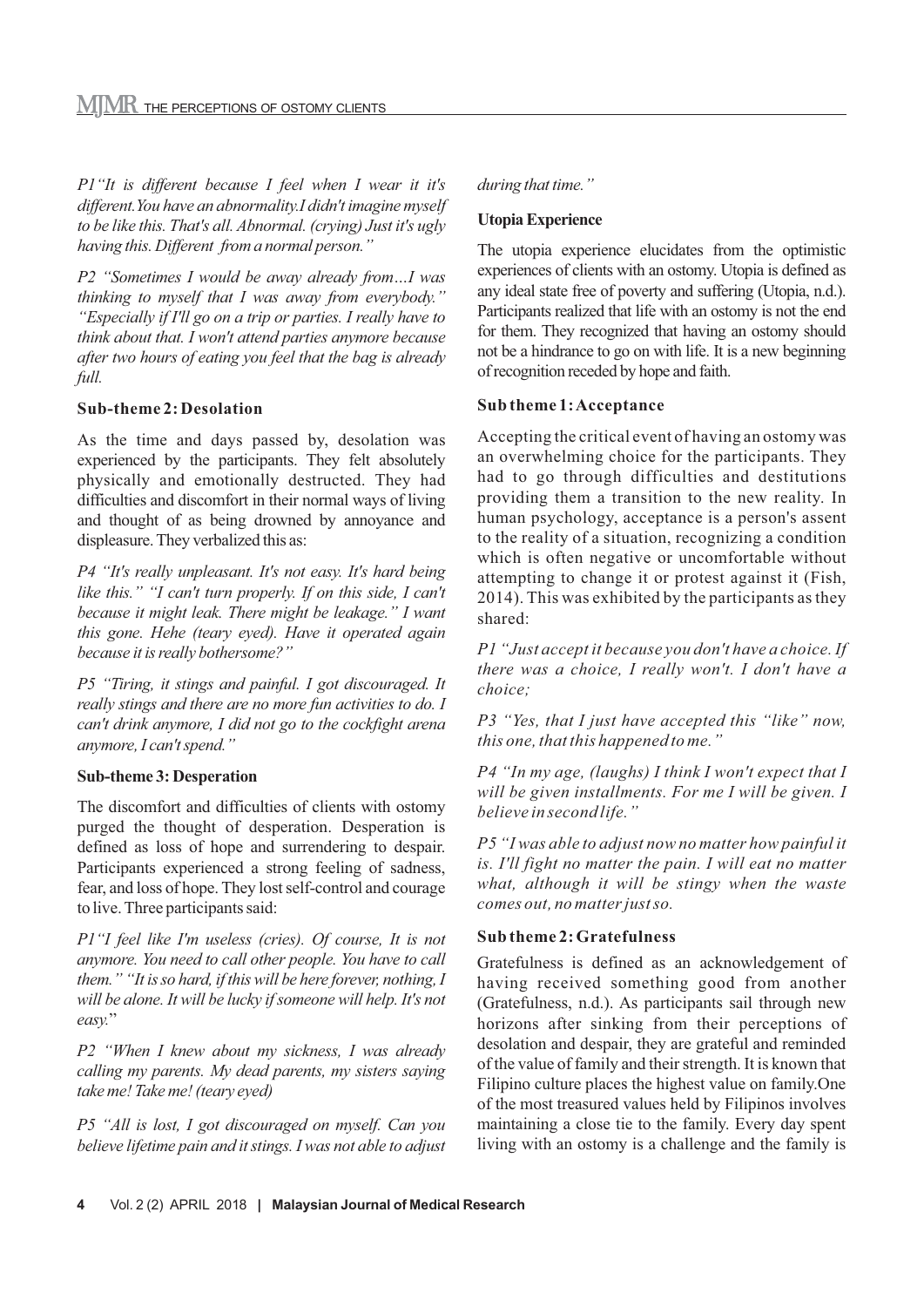considered a source of strength for the participants with deep gratitude. They shared:

*P2 "I realized that I should go on for my family. "My friends gave me so many prayers for healing... They always tell me that don't get discouraged. Live up. My best friends. So many friends around" "I always think about my daughter."*

*P4 "Financially, I call my children because I don't have a work."*

*P5 "I'm really grateful for my brother. My wife, Ensure. I now go out, going to other places.*

### **Sub theme 3: Enlightenment**

Enlightenment is the act or means of enlightening and the state of being enlightened (Enlightenment, n.d.).In connection to the study, spiritual enlightenment was uncovered.As the participants journeyed to a new horizon, they surrendered and submitted themselves to the Almighty. They turned to faith as a driving force like that of a serene wave which brought them solitude and peace. They expressed:

*P1 "Of course, I can't force myself, from above. Why this happened to me. Like just. You can say if you lack in prayers, this happens. As of now, I am praying more."*

*P3 "I just keep asking "like" from God, that I be completely healed of my illness because I still have my child, who needs me still."*

*P4 "For me, I always keep in mind I won't get tired. I call the Lord. I would just really call the Lord. Help me on this Lord because you gave me a reason to overcome this, to regain it" "I'll just give my service. (referring to the Church)* 

## **DISCUSSION**

This study explored the lived experience of clients with an ostomy. Particularly, this study sought to answer the question: "What are the perceptions of clients with an ostomy?" After the analysis, the themes that emerged in the study were recognized into two perceptions namely *Dystopia* and *Utopia.* Sub-themes also contributed to the emergence of the major themes. In the major theme *Dystopia*, participants experienced *alienation, desolation,* and *desperation*. On the other hand, the second major theme *Utopia*, sub-themes that occurred were acceptance, *gratefulness and enlightenment*.

The first theme *Dystopia* mainly describes the negative perceptions of the participants as they venture on a new life with an ostomy. They experienced feelings of being different and being hopeless as they tried to cope and adjust. Their will to live were drowned in alienation, desolation and desperation.The perception of being different is vividly described in the sub-theme *Alienation*. Participants viewed themselves with an abnormality and having an altered sense of self and physical being. *Desolation* describes the difficulties and discomforts of the participants brought about by the critical event that caused changes in their normal ways of living. Lastly, *Desperation* emanates from the participants' sadness and loss of hope. Their experience of life was taken away from them and that they lost the courage to live.

Despite all the adversities and challenges, participants came to the realization of the importance of life. This became the second theme of the study. *Utopia* reveals the discernments of the participants as they cope to the altered reality. They realize that life with an ostomy is not the end of life but the start of a new beginning. A beginning of acceptance, hope and faith. Acceptance describes the recognition of participants to the life with an ostomy. *Acceptance* of one's life has nothing to do with resignation; it has nothing to do with running away from the struggle. On the other hand, it means accepting it as it comes, with all the handicaps of heredity, of suffering, of psychological complexes and injustices (Steffe, 2013). Finally, the participants accept the new reality of having an ostomy as it is and recognize it as a part of their lives.

In the sub-theme Gratefulness, participants were forever grateful to their families and support networks. They expressed that they consider their family as their source of strength which greatly helped them adapt to the altered reality. The family is considered the basic unit of society. The family is an environment where it creates and promotes emotional and physical health and psychological well-being for its members. Filipinos are known to treasure the value of family in all aspects of life. A trait wherein family members should be taken care of, supported regardless of whether he/she did something wrong, and should not be abandoned. According to Bowen's Family Systems Theory, a family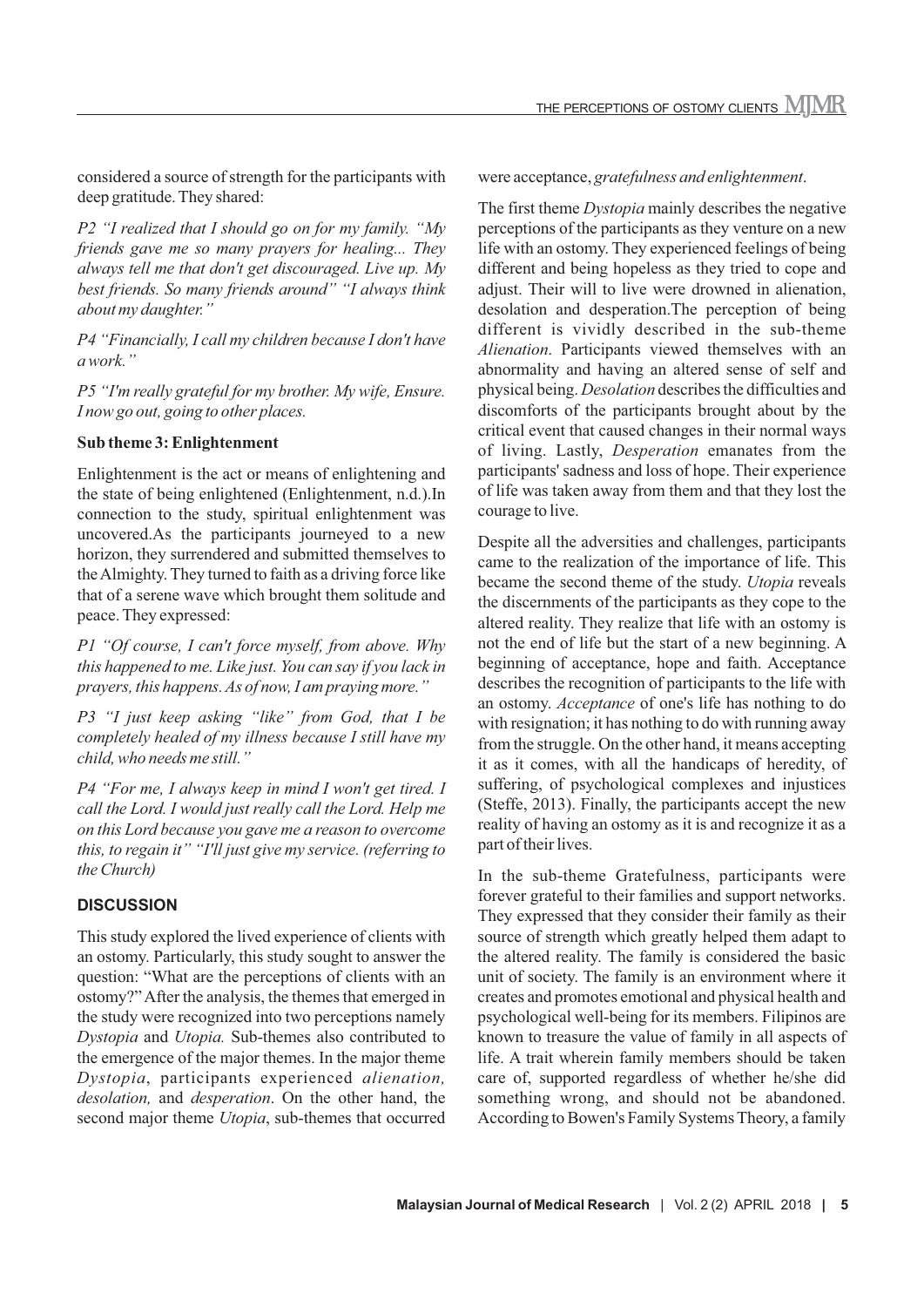is viewed as an emotional unit which is composed of interconnected beings that affect their functioning as a family. (Brown, 1999).

Among the many characteristics that describe a Filipino, the significance of faith is everlasting. A spiritual enlightenment is unfolded for the participants. This became the sub-theme *Enlightenment*. To this day, Filipinos continue to cherish and value their faith in God. Their innate religiosity allows them to comprehend and accept reality in the context of God's will and plan (Jake, 2011). The faith of the Filipinos is considered as a positive psychic energy which they can lean on during hard times. For the participants, the positive psychic energy of faith allowed them to live on and act despite the uncertainty of the future.

Clearly, the findings of this study can be applied to the nursing practice. When caring for patients with an ostomy, it is then necessary for nurses to also collaborate with the families as well in the plan of care since clients with an ostomy lean on their families for strength and assistance. By means of integrating them especially in health education, clients with an ostomy will then move towards a healthy transition in life with less difficulties. Furthermore, it is also essential for nurses to incorporate the spiritual aspects of care. Spiritual care has been known to have positive effects on patients' stress responses, well-being, and interpersonal relationships (Zehtab & Adib-Hajbaghery, 2014). Assessing and supporting clients' individual spiritual needs may help them cope with their illness and situation.

Participants' lives were forever altered following the placement of an ostomy. As they transitioned to their new reality, it was apparent that they had to adjust in relation to the changes in their sense of self, physical being, lifestyle and social relationships as manifested in vivid descriptions. Despite all these challenges, participants continued to live on, guided by faith, supported by their loved ones and accepting the ostomy with a strong will to survive.

## **CONCLUSION**

The explicit and vivid description of the lived experience of clients with an ostomy has contributed to the paucity of literature on their experiences in a local perspective.Participants' experience detailed their adversities and optimistic views of having an ostomy. It is imperative that there is a need to understand the perceptions of clients with an ostomy so as to devise an appropriate plan of care that addresses the main goal of a healthy transition and inspire nurses to be sensible of how they themselves can meaningfully influence the transition of clients with an ostomy.

### **REFERENCES**

- Alienation. (n.d.). In Oxford English Dictionary Online, Retrieved from:*https://en.oxforddiction aries.com/definition/alienation.*
- Brown, J. (1999). Bowens Family Systems Theory and Practice: Illustration and Critique. *Australian and New Zealand Journal of Family Therapy*, 20 (2), pp 94-103.
- Desolation. (n.d.). Oxford English Dictionary Online, Retrieved from: *https://en.oxforddictionaries.com/ definition/desolation.*
- Desperation.(n.d.).Merriam-Webster Dictionary, Retrieved from: *https://www.merriam-webster.co m/dictionary/desperation*
- Dystopia. (n.d.). Oxford English Dictionary Online,R etrieved from: *https://en.oxforddictionaries.com/d efinition/dystopia*
- Enlightenment. (n.d.). Merriam-Webster Dictionary, Retrieved from: *http://www.dictionary.com/browse /enlightenment.*
- Fish,J.M.(2014).Tolerance,Acceptance and Understanding.Psychology Today.Retrieved from:*https://www.psychologytoday.com/intl/blog/look ing-in-the-cultural-mirror/201402/toleranceacceptance-understanding.*
- Fusch, P. I. & Ness, L. R. (2015). Are We There Yet? Data Saturation in Qualitative Research. *The Qua litative Report,* 20(9), pp 1408-1416.
- Gratefulness. (n.d.). Dictionary.com, Retrieved from:  *http://www.dictionary.com/browse/gratefulness*
- Ito, N., Ishiguro, M., Uno, M., Kato, S., Shimizu, S., Obata, R., Tanaka, M., Makoto, M., Nagano, M.,